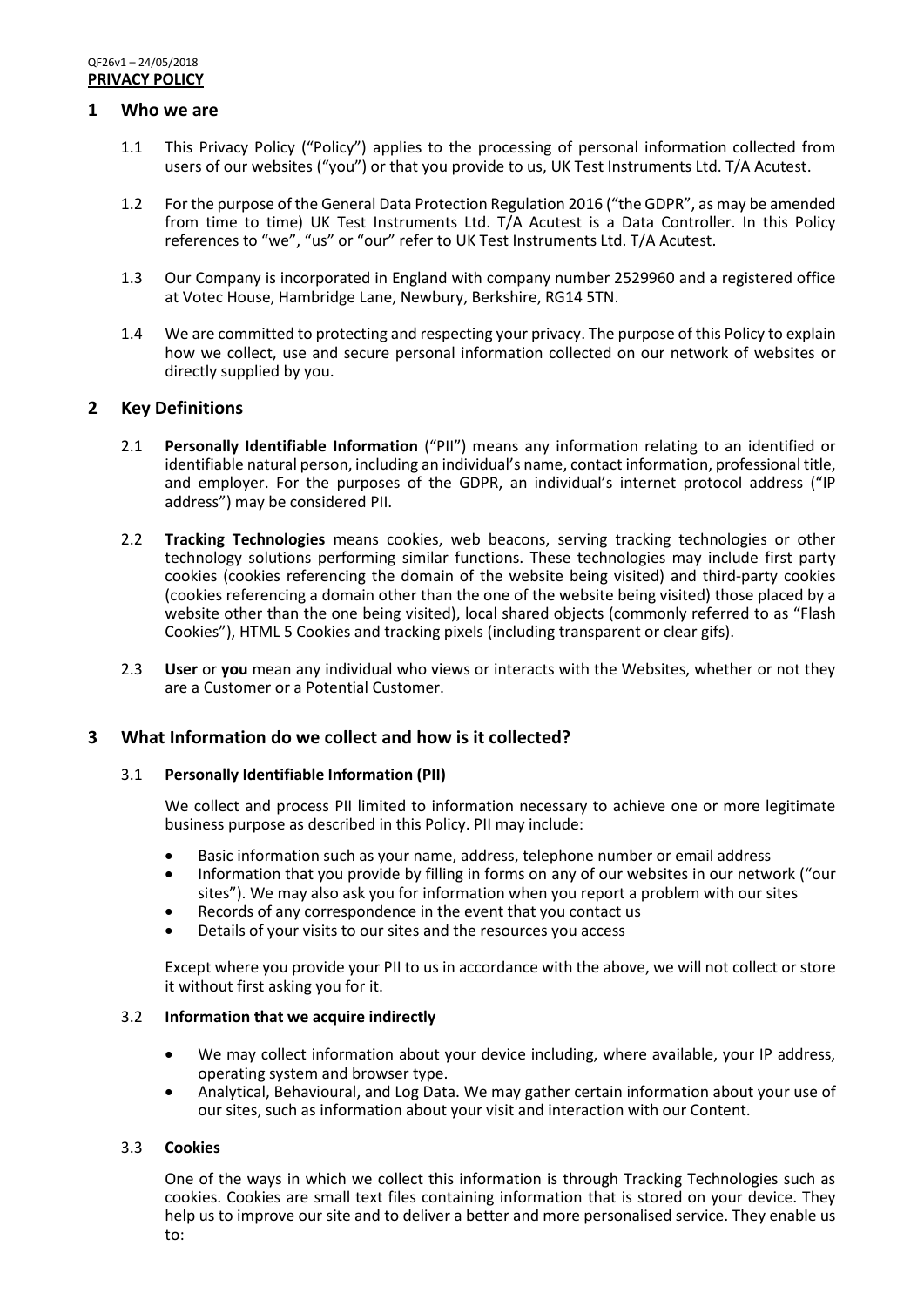#### QF26v1 – 24/05/2018

- Estimate our audience size and usage pattern
- Store information about your preferences, and so allow us to customise our site according to your individual interests
- Speed up your searches
- Recognise you when you return to our site

We will seek your consent to use cookies the first time you visit our site (or on subsequent occasions if the cookie that records such acceptance is deleted). However, you may not be able to use all the interactive features of our site if consent is not given.

The cookies used by our site and their purpose are identified and described below:

| <b>Cookie Name</b>                             | <b>Description</b>                                                                                                                                                                                                                                        | <b>Expiry</b> |
|------------------------------------------------|-----------------------------------------------------------------------------------------------------------------------------------------------------------------------------------------------------------------------------------------------------------|---------------|
| amplitude idtrustpilot.com,                    | Cookies generated by our customer review                                                                                                                                                                                                                  | 10 years      |
| csrf canary                                    | software, Trustpilot                                                                                                                                                                                                                                      |               |
| frontend, easy banner                          | These cookies are generated by Magento, the                                                                                                                                                                                                               | 1 month       |
|                                                | platform this site uses for E-Commerce                                                                                                                                                                                                                    |               |
| _ga                                            | A Google Analytics Tracking Cookie used to                                                                                                                                                                                                                | 2 years       |
|                                                | distinguish between users.                                                                                                                                                                                                                                |               |
| SID, SAPISID, APISID, SSID,<br>HSID, NID, PREF | A number of cookies that appear on any page<br>that includes a Google Map. While we have no<br>control over the cookies set by Google, they<br>include a mixture of pieces of information to<br>measure the number and behaviour of Google<br>Maps users. | 10 years      |
| <b>CONSENT</b>                                 | A cookie controller used to track the users'<br>cookie preferences                                                                                                                                                                                        | 2 years       |

Most web browsers allow users to exercise control over which cookies are processed through adjustments to the settings built into them. For information on changing these settings, please look for a "help" function in the browser or contact the browser provider. However, you may not be able to use all the interactive features of our site if cookies are disabled.

#### 3.4 **Other Information**

Our site may from time to time contain links to and from the websites of our partner networks and affiliates. If you follow a link to any of these websites, please note that these websites have their own privacy policies and that we do not accept any responsibility or liability for these policies. Please check these policies before you submit any personal information to these websites.

## **4 How is your Information used?**

4.1 We use the information that we collect about you to:

- Provide you with products, services, publications, and information that you request, access, or which may be of interest to you
- Deliver or display content that matches your business interests and responsibilities
- Contact you with information about, and invitations for, products and services from us directed to your business interests and responsibilities
- Communicate with, advertise to or invite you to join us on social media platforms on which you participate. In such event the privacy policies and other terms and conditions of those social media platforms will apply to communications between us and you on them.
- Process your online order information, including order details, payment method and delivery address information
- 4.2 We may analyse information collected from you indirectly to:
	- Help us recognise your computer as a previous visitor and save/remember any preferences that you may have while you were visiting one of our sites
	- Help us customise the content you are shown while visiting our sites and potentially other websites
	- Help us improve our content and our sites
	- Personalise your user experience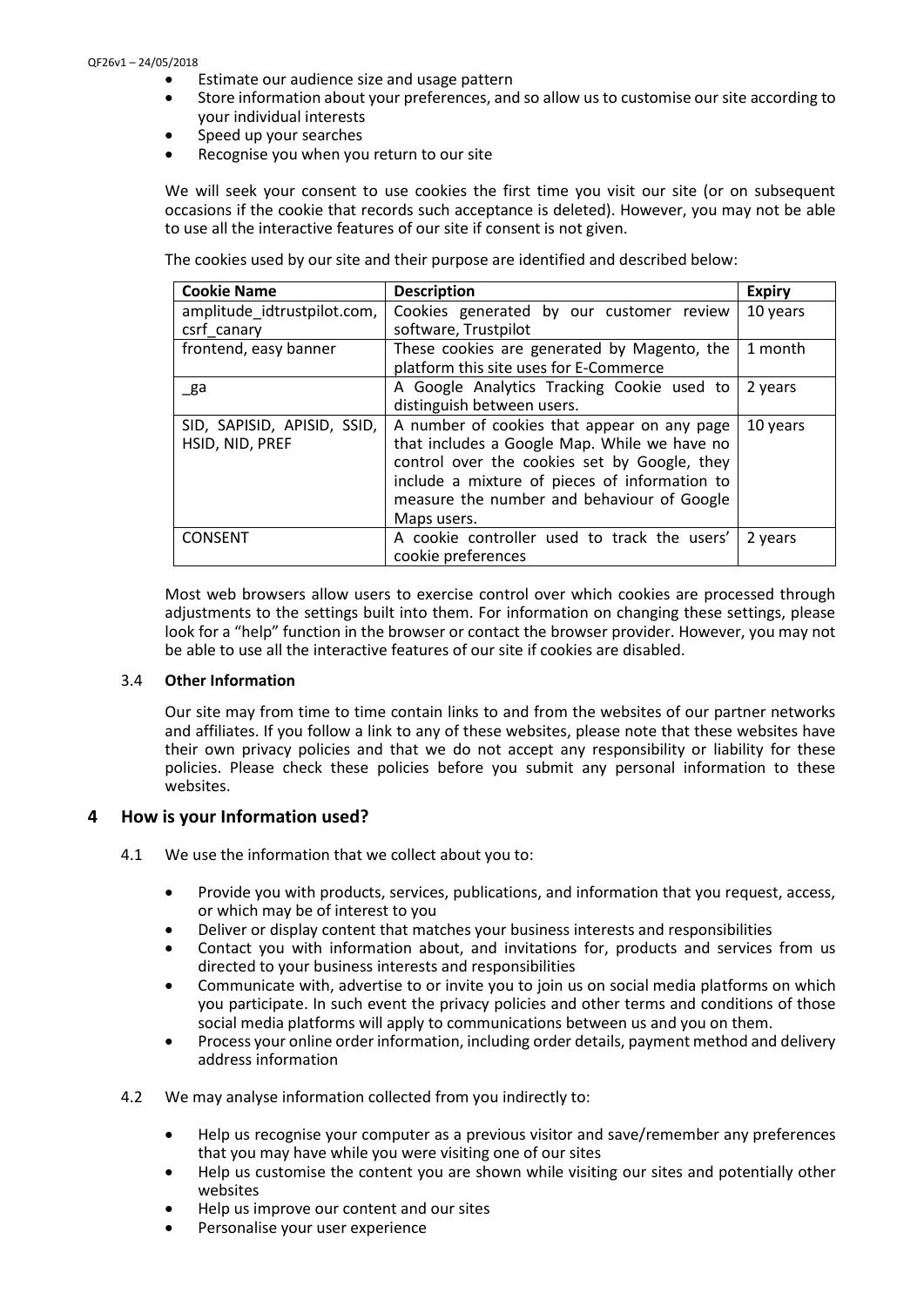- Identify trends, statistics and measurements that could contribute to the enhancement of our services
- Identify market sensitivities and relative market interest in specific product categories. We may also use the information that we collect to send you satisfaction questionnaires, surveys, and marketing information

# **5 Why do we collect your Information?**

We collect information about you in order to improve our business relationship with you and to offer you opportunities to obtain our products and services relevant to your business interests. Collecting this information helps us tailor our products and services to you and therefore communicate with you more effectively. We are aware that many of our Customers make use of a range of media channels so we may also provide a mechanism through which you can express preferences about how you want us to communicate with you. Finally, collecting your information makes it possible to operate our business more effectively.

# **6 What is the Legal Basis for the Processing of PII?**

- 6.1 Depending on the nature of the relationship and the purpose in each case, we rely upon consent, contract and legitimate business interests for processing PII. For example, we may process PII with a User's consent when they agree that we may place cookies on their devices, or that we can process information that they enter into a form on one of our sites.
- 6.2 It is in our interest as a business to enhance the services that we provide which may include processing your information to enable us to:
	- Respond to User enquiries and to fulfil User requests
	- Send Customers or Potential Customers relevant marketing information and offers
	- Complete transactions
	- Provide customer service
	- Send administrative information
	- Personalise Users' experiences with the our sites
	- Do so where we are required to by law
- 6.3 We may also process PII when it is in our or a Users' legitimate interests to do so and when these interests are not overridden by an individual's data protection rights. These legitimate interests include providing services to enable us to provide Users of our sites with more relevant content.

# **7 Who do we share your Information with?**

- 7.1 We may disclose your PII to any company in our group, which means our subsidiaries or our ultimate holding company and its subsidiaries, as defined in Section 1159 of the UK Companies Act 2006 (as amended).
- 7.2 We only share your PII with third parties:
	- If we are under a duty to disclose or share your PII in order to comply with any legal obligation
	- When they are hired by us or hired on our behalf, including Google Analytics who we use to gather statistics on portions of our site. These companies – our suppliers – are contractually bound to use personal information we share with them only to perform the services we have hired them to provide
	- To protect the rights, property or safety of UK Test Instruments Ltd. T/A Acutest, our customers or others

## **8 Data Retention**

- 8.1 We will retain the PII that you provide while you remain a Customer of ours or as needed to provide you with products and services.
- 8.2 We will never retain PII about you for longer than is necessary to fulfil the purpose for which it was originally collected.
- 8.3 We may retain your PII after you have cancelled any contract with us if retention is reasonably necessary to comply with our legal obligations, meet regulatory requirements, prevent fraud and